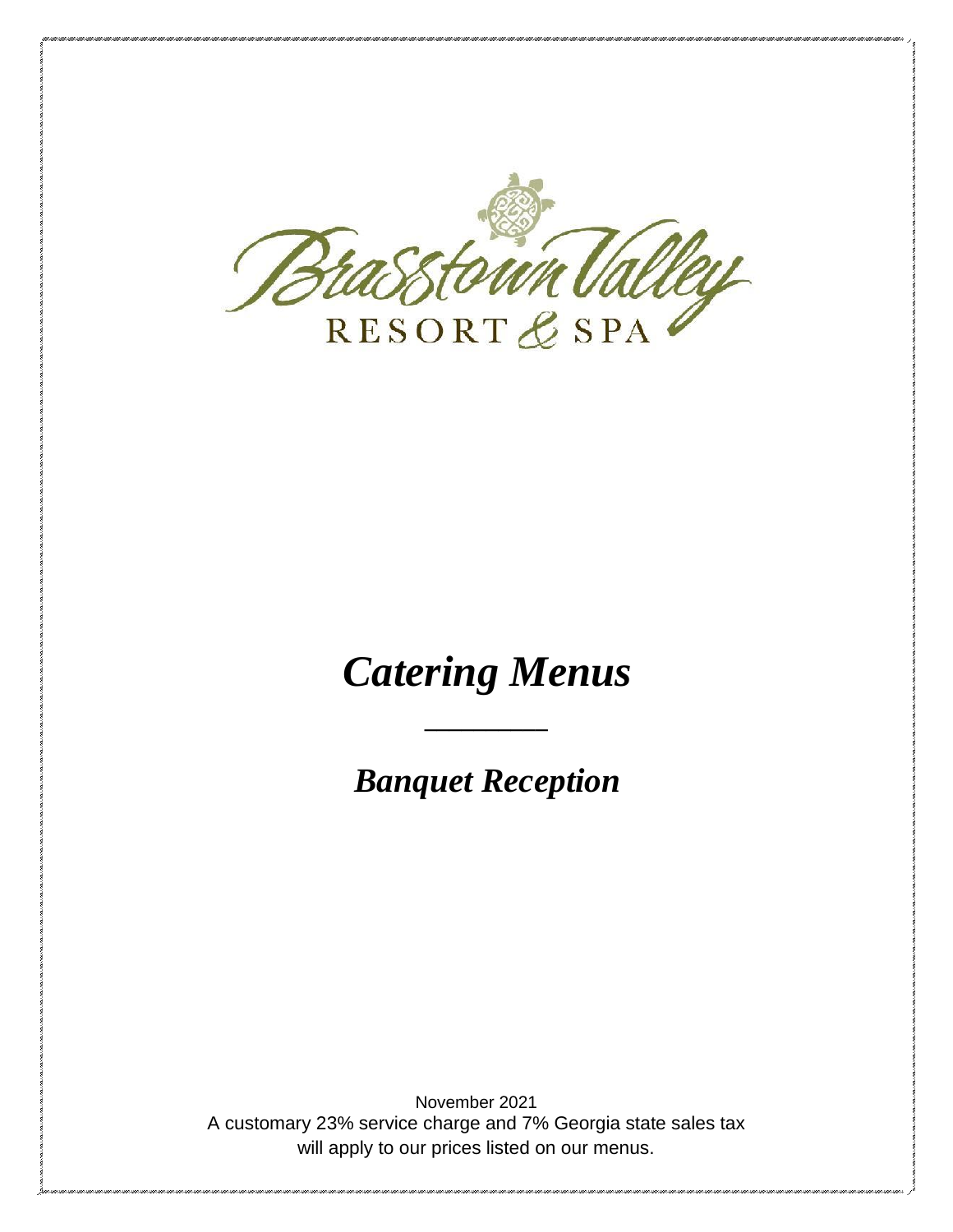# **Reception Selections**

*Build your own "Walk Around" Dinner Buffet, Heavy Reception or enhance your Pre-Dinner Reception and Cocktail Hour.*

> \*Minimum of Three Reception Stations per event\* All prices are reflective of 1 hour of Food Service

# *Reception Stations*

*Appalachian Garden*

*Gourmet Assortment of Artisan Lettuces including Arugula, Spinach, Baby Romaine, and Spring Leaf Georgia Pecans, Red Grapes and Sunflower Seeds Goat Cheese, Crumbled Bleu Cheese, and Smoked Gouda Cucumbers and Cherry Tomatoes Roasted Shallot, Buttermilk/Herb Ranch and Balsamic Dressings \$19*

#### *High-country Cobb Salad Station*

*Chopped Romaine Lettuce Roma Tomatoes, Puffed Garbanzo Beans, Roasted Corn and Black Olives Smoked Salmon, Chopped Egg, and Bacon Hoop Cheddar, Crumbled Bleu and Goat Cheeses Buttermilk Ranch, Bleu Cheese and Roasted Shallot Dressings \$20*

#### *Shrimp & Grits Station*

*Locally Milled Cheese Grits and Tender Shrimp Sautéed in Trinity and Tomatoes. Served with array of toppings including Andouille Sausage, Bacon, Sweet Peppers and Cheddar Cheese*

*\$24*

#### *Taco Station*

*Marinated Beef Carne Asada, Shredded Chicken and Black Bean Sofrito Pico De Gallo, Guacamole, and Roasted Tomato Salsa Shredded Lettuce and Ancho Chili Slaw Cheddar and Pepper Jack Cheeses Warm Flour and Corn Tortillas*

*\$24*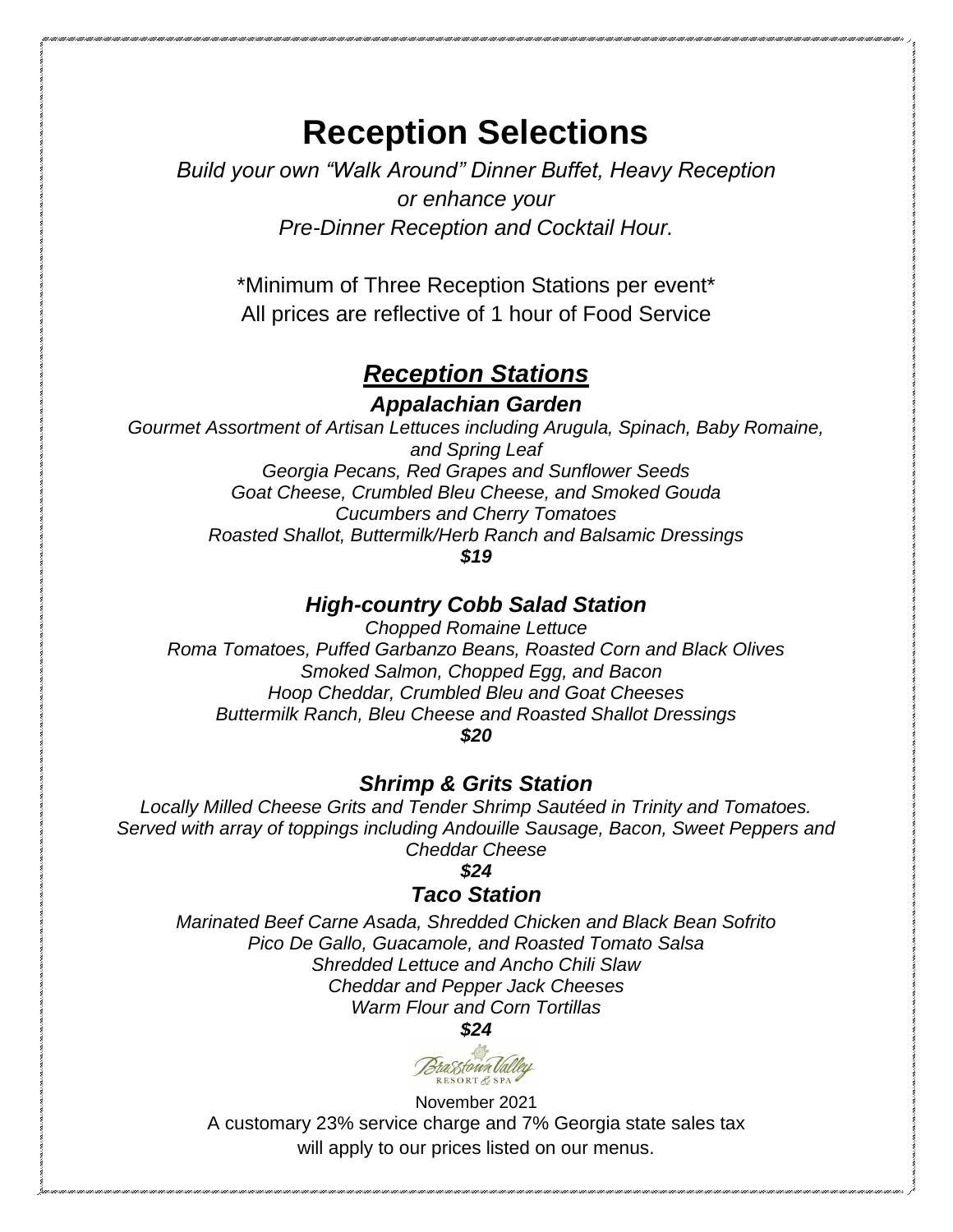# *Reception Stations – (continued)*

## *Beans and Rice Martini Bar*

*Steamed Rice and Black Beans Sofrito Mojo Marinated Chopped Chicken and Slow Roasted Cuban Pork Mango Salsa, Scallions, Pico De Gallo and Jalapenos Shredded Cheddar and Pepper Jack Cheeses \$20*

*Mediterranean Station*

*Marinated Olives, Artichokes, Pickled Vegetables, Chopped Lettuce, Vinaigrette, Seasonal Cheeses, Roasted Red Peppers, Oven Dried Tomatoes and Cured Meats \$18*

### *Slider Station*

*Mini Gourmet Beef and Chicken Patties with Roma Tomatoes, Lettuce, Deli Pickle Chips, Rosemary Aioli, Whole Grain Mustard, Tomato Ketchup, Swiss and Cheddar Cheeses*

*\$19*

RESORT & SPA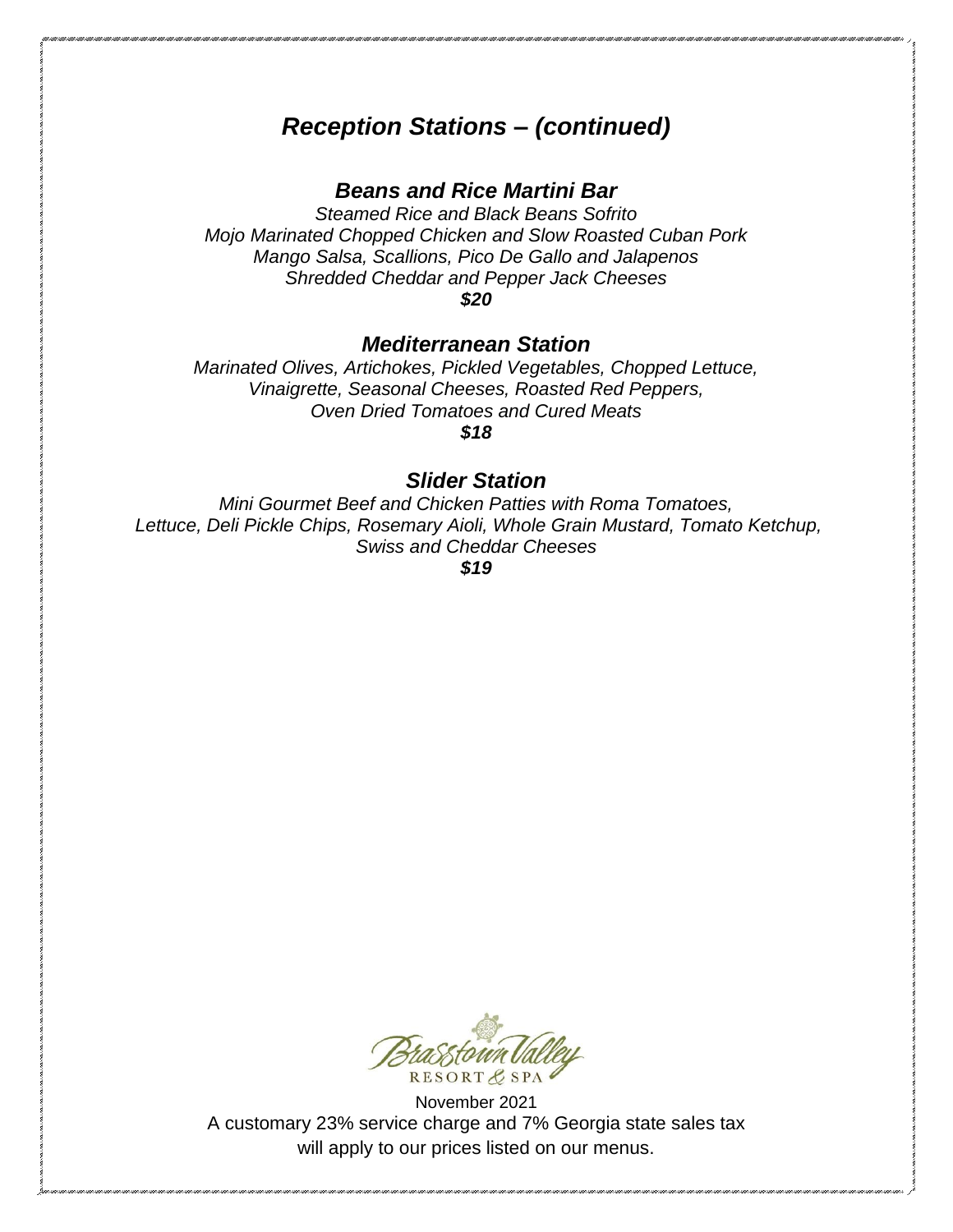# *Chef Stations*

## *Gourmet Mac n' Cheese Station*

*(Gluten Free Pasta Available for additional \$3) Vermont White Cheddar Cheese Sauce and Corkscrew Pasta with selections of Crab, Blackened Chicken, Bacon, and Mushrooms Blue Cheese, Smoked Gouda, Truffle Oil and Cracked Pepper Green Scallions and Fried Onions \$25*

#### *Pasta Station*

*(Gluten Free Pasta Available for additional \$3) Choose Two Pasta Types:* ● *Penne ~ Farfalle (Bow-Tie)~ Cheese Tortellini Tri-colored Rotini ~ Potato Gnocchi Choose Two Sauce Types:* ● *Marinara ~ Alfredo ~Pesto Cream ~ Vodka Cream Bolognaise ~ Cajun Butter Sauce Pastas are tossed to order with the following accompaniments: Shrimp, Chicken, Broccoli, Tomatoes, Mushrooms, and Red Peppers Parmesan and Ricotta* 

*\$25*

## *Pastry Chef's Dessert Table*

*Bananas Foster Flambé Prepared To Order with Vanilla Ice Cream, Georgia Pecan Pie, Chocolate Torte, New York Cheesecake, Key Lime Pie and Chocolate Dipped Strawberries*

*\$25*

 $RESORT$   $E$   $SPA$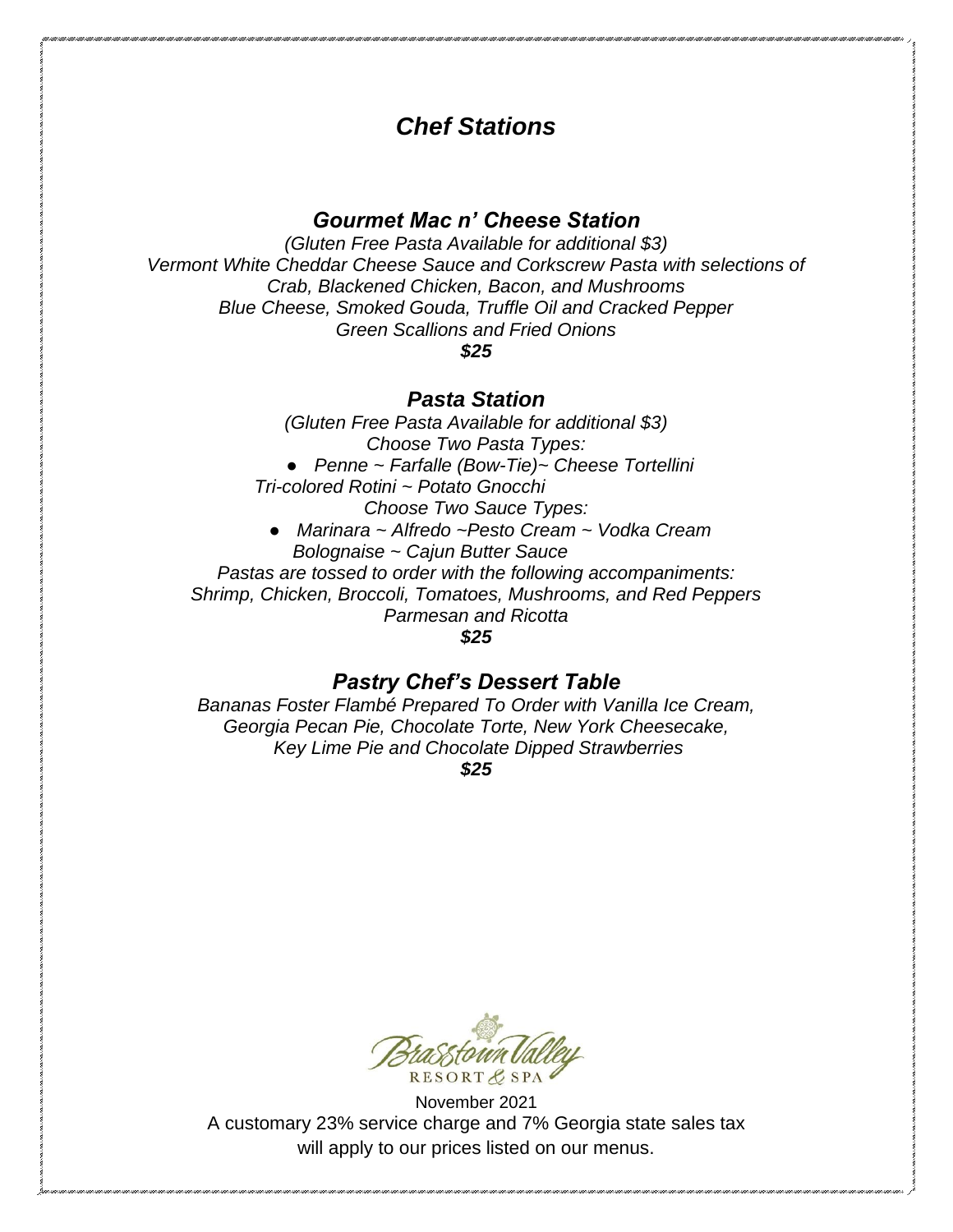# *Carving Stations*

*(\$100 Attendant Fee required per station)*

## *Pepper Dusted Whole Strip Loin of Beef*

*Sauce Béarnaise, Horseradish Cream, Baked Rolls \$450 (Serves Approximately 30 persons)* 

## *Whole Roasted Breast of Turkey*

*Thyme Infused with Cranberry Relish and Baked Rolls \$250 Each (Serves Approximately 30 persons)* 

## *Maple Glazed Country Ham*

*Stone Ground Mustard Sauce, Supper Biscuits \$300 each (Serves Approximately 60 persons)* 

#### *Oven Roasted Pork Loin*

*Bacon Wrapped and Herb Infused Roast with Plum wine Reduction, Baked Rolls \$275 Each (Serves Approximately 40 persons)* 

## *Garlic and Rosemary Crusted Prime Rib of Beef*

*Au Jus, Horseradish Sauce and Rolls \$550 (Serves Approximately 30 Persons)*

RESORTE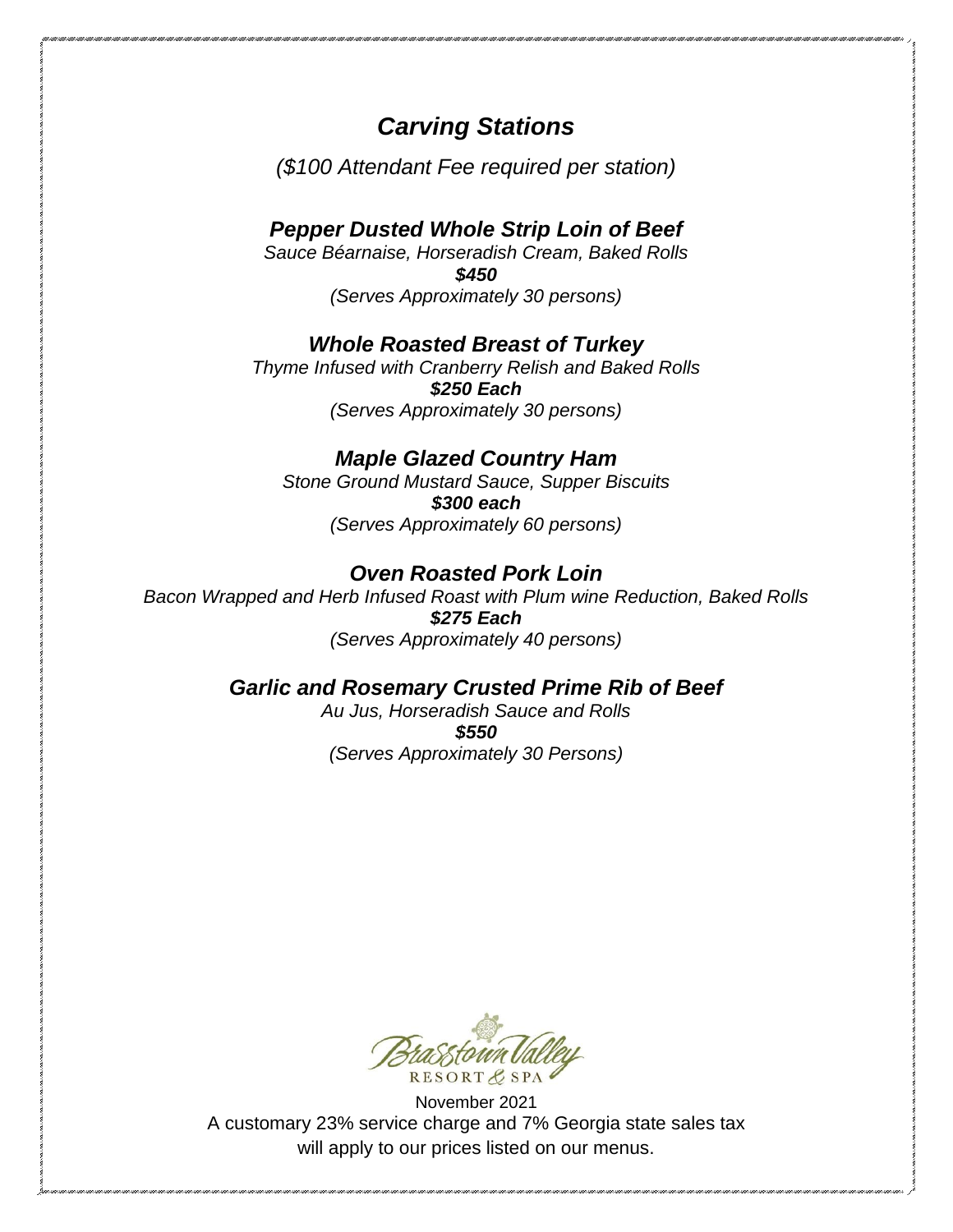# *HORS D'OEUVRES*

# *Displayed HORS D'OEUVRES*

*Fresh Vegetable Crudités with Dips \$7/per person*

> *International Cheese Board \$9/per person*

> > *Seasonal Fruit Platter \$7/per person*

*Cured Meat Display of Cappicola, Prosciutto and Salami Marinated Kalamata Olives \$10/per person*

> *Iced Jumbo Shrimp with Cocktail Sauce \$350/per 100*

> > *Swedish Meatballs \$200/per 100*

*Whole Baked Brie en Croute garnished with Fruit and Raspberry Compote \$150 (Serves Approximately 40 Persons)*

*Side of House Smoked Salmon Red Onions, Capers, Chopped Egg and French Bread Crostini \$200 (Serves Approximately 30 Persons)*

RESORTE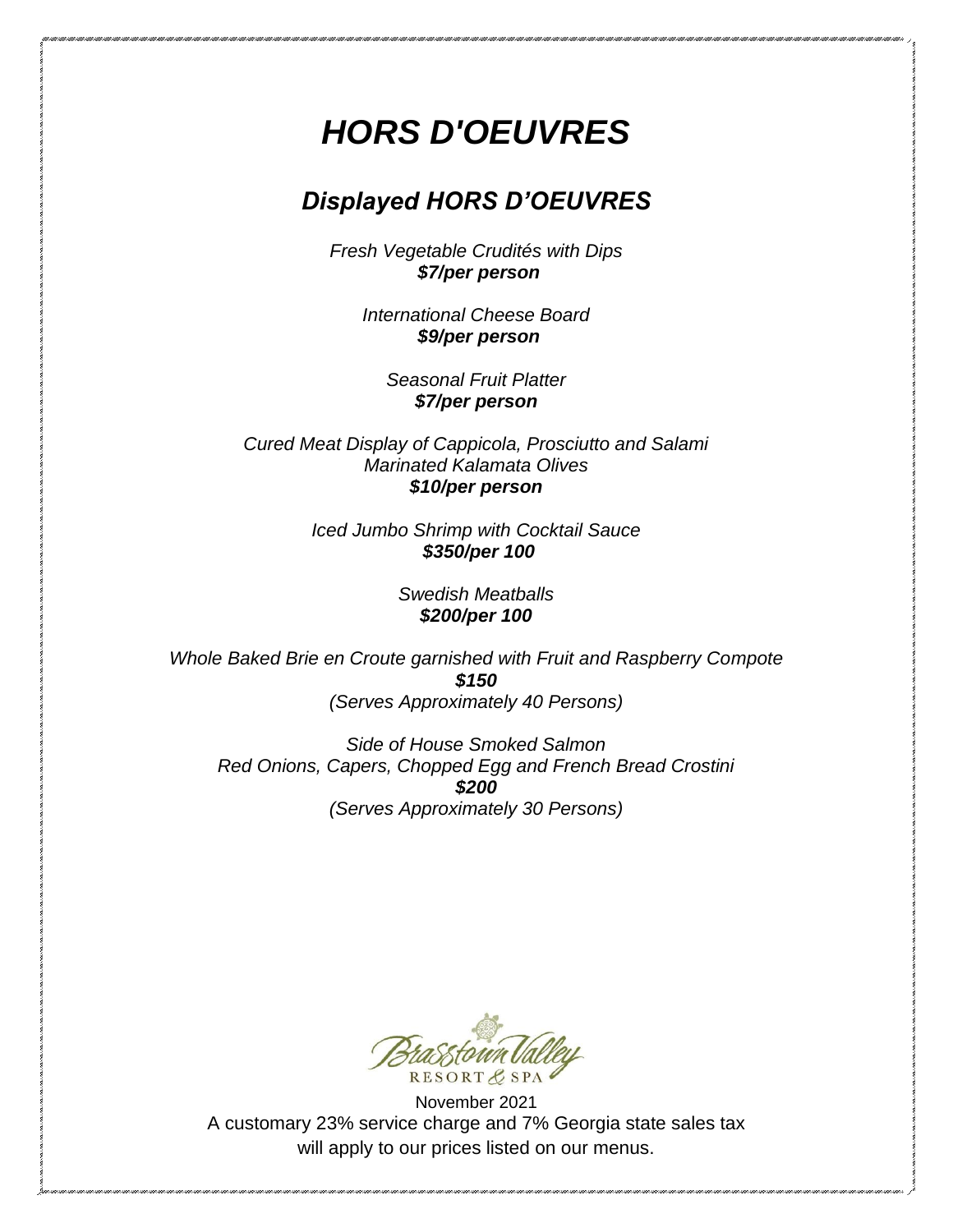# *HORS D'OEUVRES - Continued*

*Chicken Sate with Teriyaki Pineapple Glaze \$250/ per 100*

> *Petite Beef Wellington \$350/ per 100*

*Assorted Petite Quiche \$200/ per 100*

*Chinese Spring Rolls with Sweet Chili Sauce \$200/ per 100* 

> *BBQ Meatballs \$200/ per 100*

*Scallops Wrapped in Bacon \$350/ Per 100* 

*Coconut Shrimp with Raspberry-Chili Sauce \$350/ Per 100*

> *Deviled Eggs with Candied Bacon \$200/ Per 100*

> > *Spanakopita \$200/ Per 100*

*Caprese Kabobs \$250/ Per 100*

*Brasstown Signature Bruschetta \$225/ Per 100*

RESORT & SPA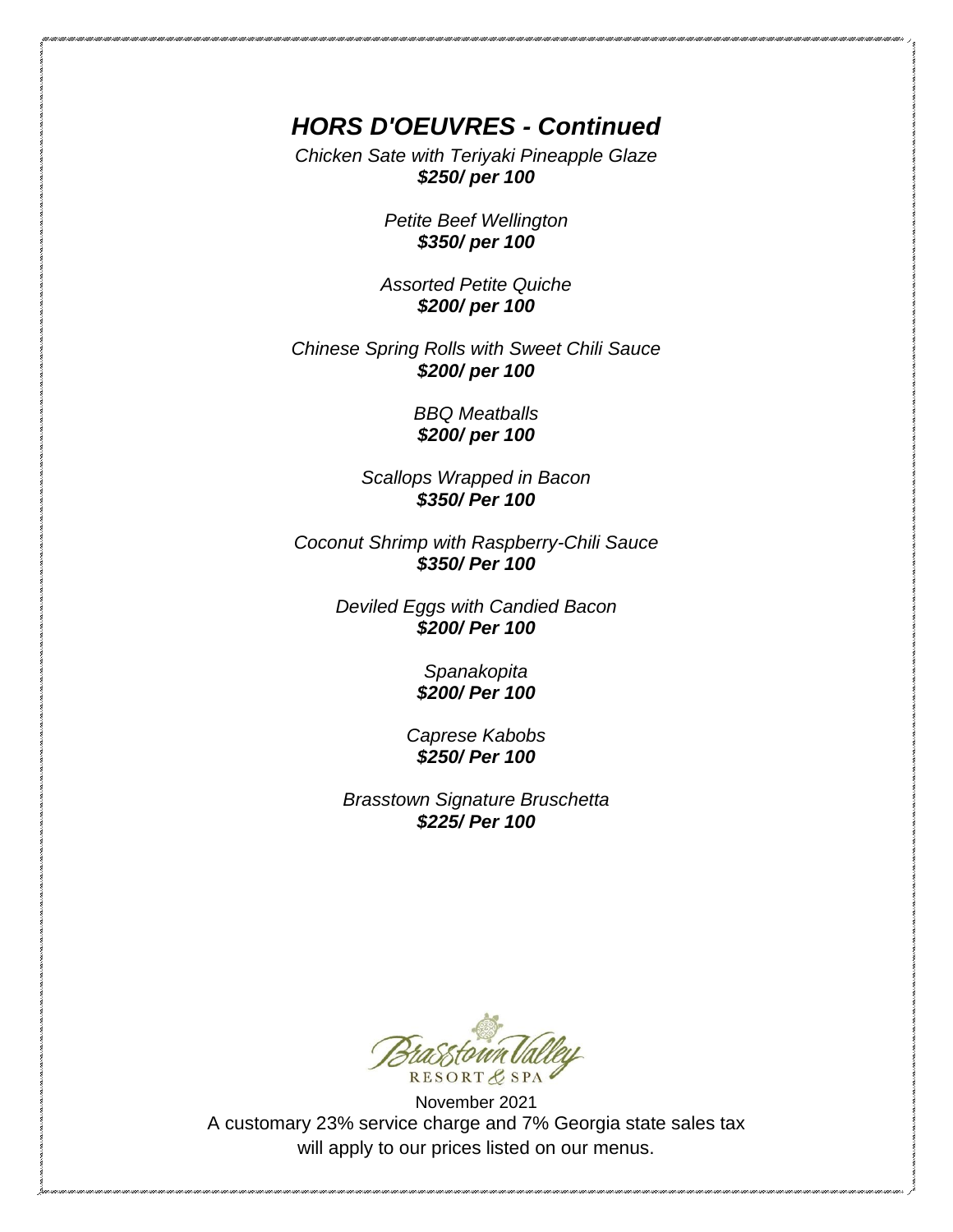# *HORS D'OEUVRES - Continued*

**"Chip and Dip"**

*French Onion Dip with Kettle Chips \$28/per Quart*

*Hot Artichoke Dip with Corn Tortilla Chips \$32/per Quart*

*Spicy Salsa with Corn Tortilla Chips \$25/per Quart*

*Homemade Guacamole with Corn Tortilla Chips \$35/per Quart*

*Southwest Con Queso Dip with Corn Tortilla Chips \$32/per Quart*

*Hot Spinach and Bacon Dip with Corn Tortilla Chips \$35/per Quart*

> *Spiced Hummus with Garlic Pita Chips \$30/per Quart*

RESORT & SPA